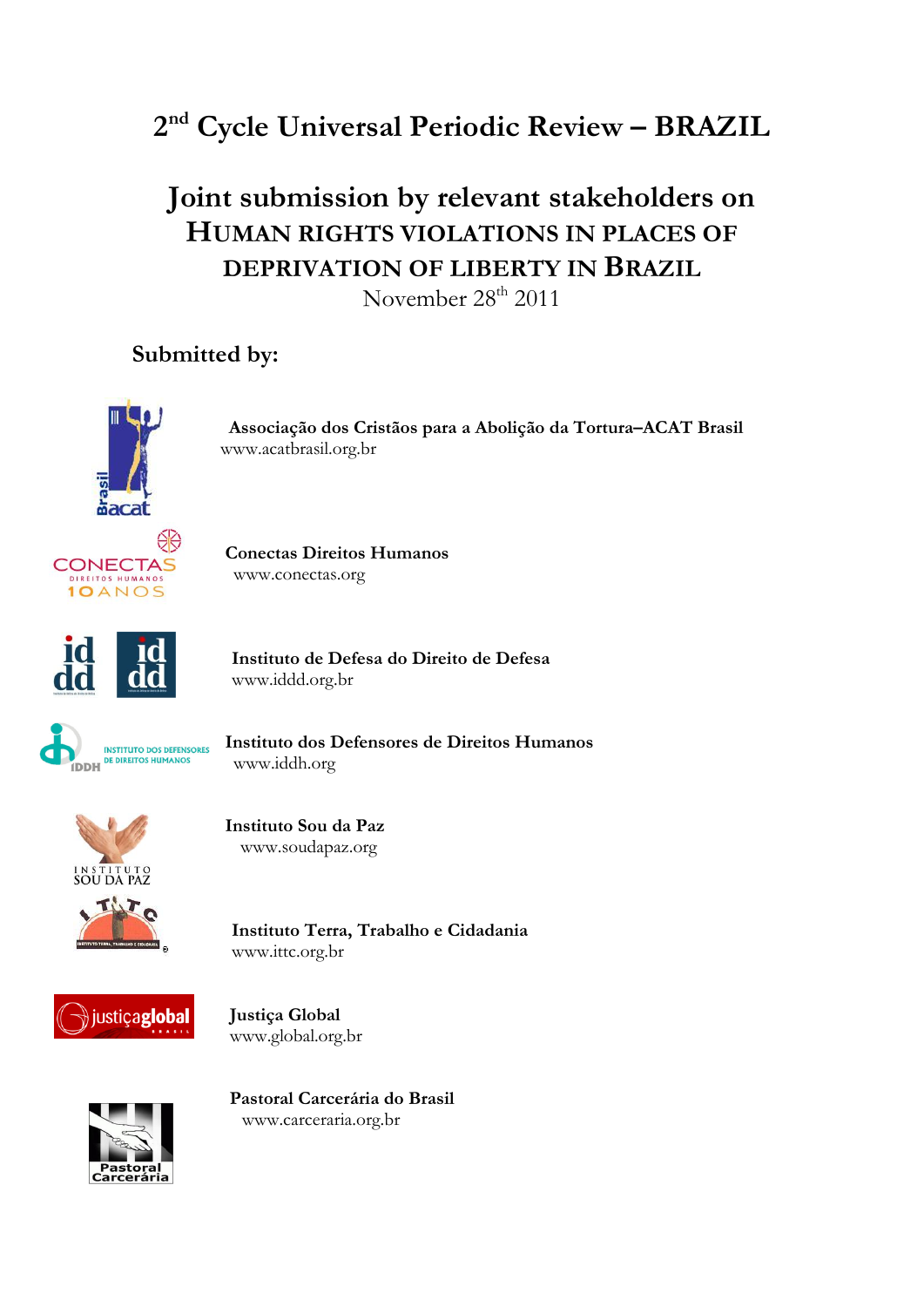#### **Structure of the submission**

I. Introduction (par. 1-5)

II. Deficiency in Access to Justice (par. 6-14)

III. Torture in the Prison System (par. 15-19)

a) Humiliating Searches (par. 20-25)

b) Solitary Confinement (par. 26-27)

i) Differentiated Disciplinary Regimen – RDD (par. 28-36)

ii) Federal Prisons (par. 37-42)

iii) Punishment Cell (par. 43-48)

iv) Safe Cell (par. 43-48)

c) Extremely Poor Detention Conditions (par. 52-61)

i) Very poor detention conditions for women (par. 62-67)

d) Abuse in the application of pre-trial detention (par. 68-76)

IV. Deprivation of Liberty and Mental Health (par. 77-83)

# **I. Introduction**

1. The policy of mass incarceration is present in the current Brazilian landscape. Between  $2000$  and  $2009$ , the number of prisoners in Brazil grew by  $102\%$ . Currently, there are almost half a million prisoners in the country.<sup>ii</sup> High incarceration indexes and ever more severe sentences do not help Brazil to advance with respect to a more humane system of justice. In light of that, this system is marked by a selectivity that directly criminalizes the poor.

2. The Brazilian criminal justice system is, in fact, complex. Denunciations of torture and violence, high rates of recidivism, overpopulated prisons and power exercised by organized crime are recurring themes.

3. During Brazil's first passage through the UPR process, the country received and accepted the following recommendations: *"Give a more thorough consideration to the issues of (…) poor detention conditions*<sup>"</sup> (Republic of Korea) and "*While continuing its positive initiatives, invest more rigour in evaluating the outcomes of planned activities in many of these areas: prisons conditions, criminal justice system (…)*‖ (Recommendation 3 - United Kingdom.)

4. Upon a most rigorous evaluation of the results, we can affirm that Brazil has advanced very conservatively in these areas. The lack of both information and data production is shockingly high in the sphere of the judicial and prison systems. According to the Parliamentary Commission for Investigation (CPI) of the Prison System, "there exists no data indicative of the profile of individuals held in Brazilian prisons, either in terms of their income, familial structure, religion or time during pre-trial incarceration." Production of this data is fundamental for the State to be able to develop new public policies and to evaluate their results of implementation. Furthermore, the production and disclosure of reliable data on these subjects can be valuable tools for judges to understand both the social context in which their decisions are being inserted and the type of results they are substantiating.

**5. WE RECOMMEND the production and systemization of data relevant to the income of the prison population and their families, as well as to the length of pre-trial incarceration.**

# **II. Deficiency in Access to Justice:**

# **Inadequate Public Defender's Office**

6. During Brazil's first passage through the UPR process, Mexico recommended and Brazil accepted the recommendation to "*Enhance access to justice as well as improve the judicial system*" (Recommendation 8 – Mexico).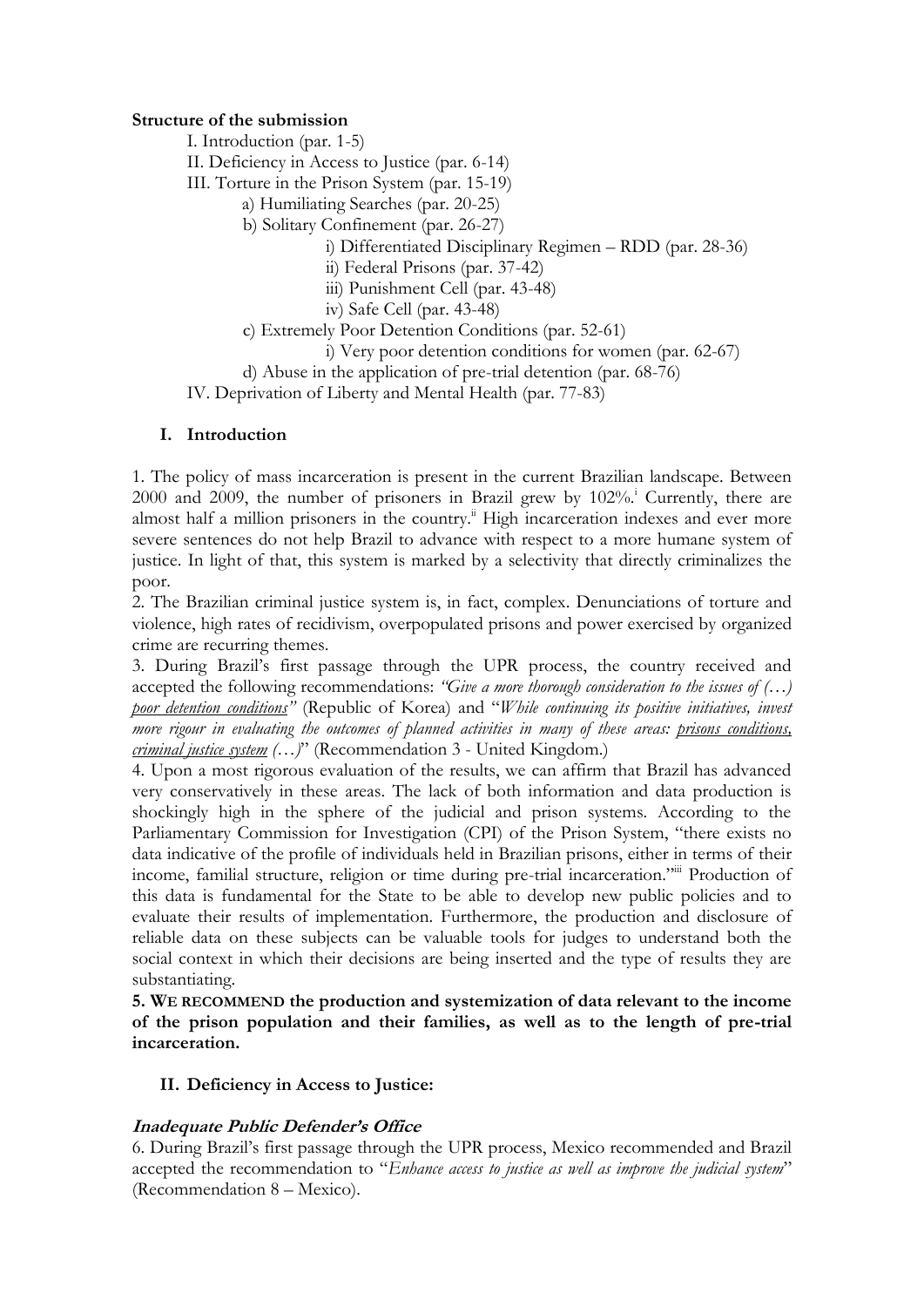7. Essential for the fulfillment of this recommendation is better training of public defender's officials. The Brazilian state of Santa Catarina, for example, does not even have a Public Defender's Office.

8. Today, there exist only 500 public defenders in the state of São Paulo, of which merely 250 work in the area of criminal defense<sup>iv</sup> (compared to the 1,800 prosecutors/members of the Public Prosecutor's Office working in São Paulo).

9. Because the prison population of the state of São Paulo is of more than 170 thousand, $\bar{y}$ and the great majority of this population does not have sufficient resources to bear the cost of a private attorney,<sup>vi</sup> defense falls to the Public Defender's Office, either directly or indirectly (by agreements), such as in the agreement made with the Brazilian Bar Association and the "Prof. Dr. Manoel Pedro Pimentel" Foundation (FUNAP), both of which are targets of severe criticisms by the individuals they attend.

10. There exists no information available to the public surrounding the number of cases that each public defender is currently responsible for. $\overline{v}$ <sup>ii</sup>

11. According to a study carried out in 2009, only 22 municipalities of the state of São Paulo rely on legal assistance provided by the Public Defender's Office. The remaining municipalities depend on agreements made with other entities; in all, 250 districts in the state do not receive assistance from the Public Defender's Office.<sup>viii</sup>

**12. WE RECOMMEND the systematization and disclosure of data surrounding the performance of the Public Defender's Office in the whole country.**

**13. WE RECOMMEND the creation of a Public Defender's Office in the state of Santa Catarina and the issuance of a public examination for contracting public defenders in the state of Goiás.** 

**14. WE RECOMMEND an increase in the total number of public defenders.**

#### **III.Torture in the Prison System**

15. Several human rights mechanisms of the UN have affirmed that torture is "widespread and systematic" in Brazil.<sup>ix</sup> The Brazilian government admitted the existence of torture and the seriousness thereof in the National Report presented during the country's first passage through the UPR process. $x$ 

16. With respect to this issue, Brazil received and accepted the following two recommendations during its first passage through the UPR process: (i) "Make greater efforts *regarding prisons systems in a number of states of the federation in order to be transformed into*  rehabilitation centres<sup>"</sup> (Recommendation 7 - Uruguay); and (ii) "Take action to improve prison conditions and implement recommendations made by the Committee against Torture and by the Human *Rights Committee*" (Recommendation 6 - Germany).

17. Upon ratifying the Optional Protocol to the UN Convention against Torture, Brazil came under the obligation to create a National Committee and Mechanism for Combating Torture. Nonetheless, in spite of Brazil demonstrating concern for the subject and indicating that it was taking steps towards the creation of the National Mechanism during the country's first passage through the UPR process,<sup>xi</sup> this obligation remains unfulfilled. Bill No. 2.442/2011, which intends to establish the National System for Preventing and Combating Torture, which would create the National Committee and Mechanism for Preventing and Combating Torture, has been pending before the National Congress since October 2011; however, this bill is not in conformity with the terms stipulated by OPCAT, as it sets forth that members of the Committee shall be selected and appointed by the President of the Republic (Art. 7) and that members of the Mechanism shall be selected by the Committee and appointed by the President (Art. 8, Sec. 1). Such means for member selection directly compromise the autonomy and independence of the two bodies.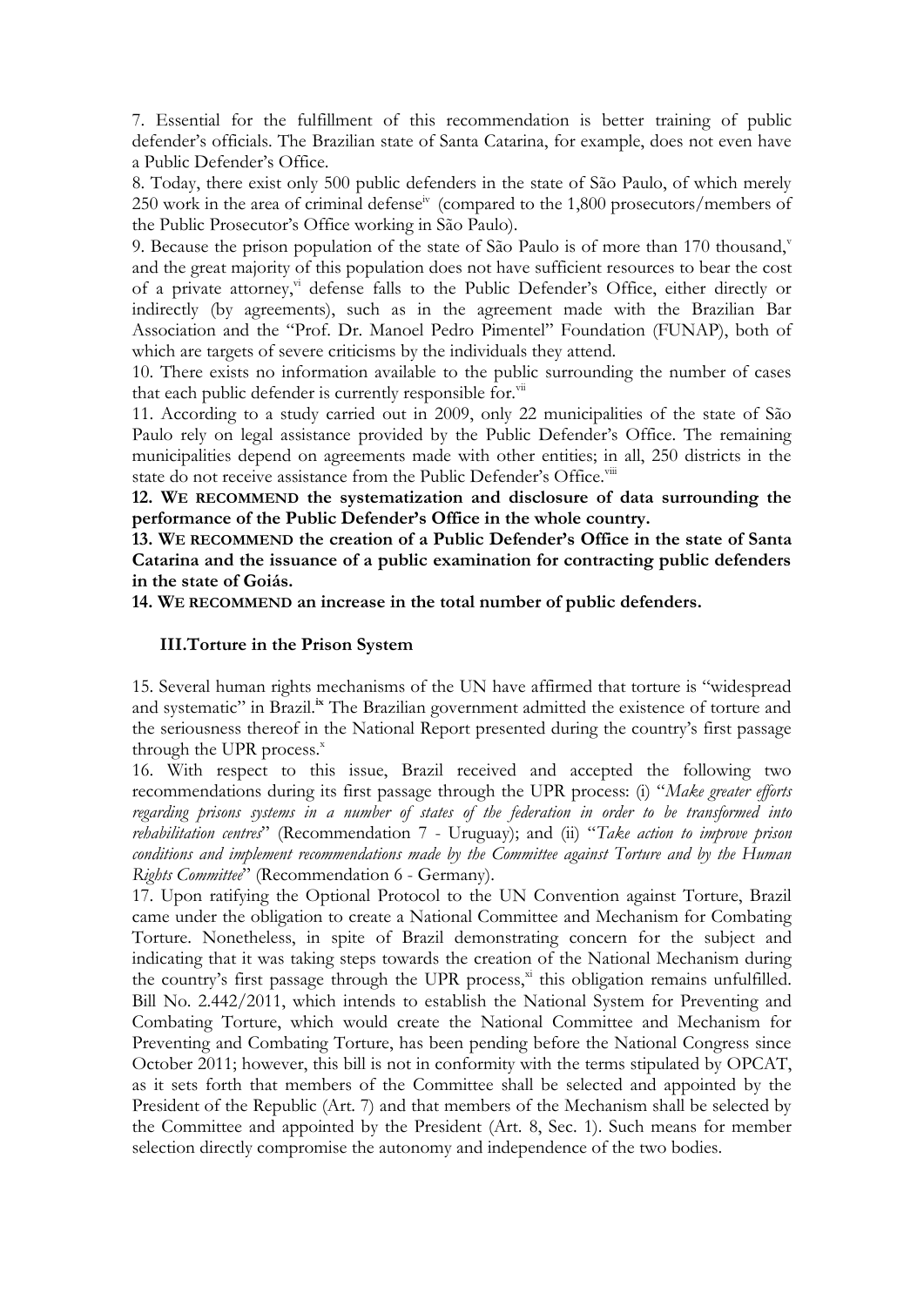18. Some states of the federation, such as Rio de Janeiro, Alagoas and Paraíba, have created their own state mechanisms based on the framework set forth by the Protocol; nonetheless, most of them are yet active.

**19. WE RECOMMEND that Brazil creates the National Mechanism for Preventing and Combating Torture in a way that guarantees the independence and autonomy of its members and that the country continue to create state Mechanisms for Combating and Preventing Torture, under the same terms.**

# **a) Humiliating Searches**

20. The UN Special Rapporteur on torture<sup>xii</sup> recommended that, "security checks during visits *should be respectful of [visitors'] dignity.*"<sup>xiii</sup> Nevertheless, this continues to be a grave problem faced by Brazil.

21. Due to security discourse, prisons have carried out humiliating searches. The form in which family members of prisoners are subjected to searches constitutes a grave violation of rights. The search of prisoner visitors is regulated by resolution No. 9 of 2006 of the National Board of Criminal Prison Policy –  $\text{CNPCP}^{\text{xiv}}$  which requires inspection by electronic devices (metal detector, X-rays and other security equipment), in order to decrease the potential for embarrassment of prisoner visitors.

22. Nevertheless, the organizations signing this document receive various reports of manual and intimate searches – which frequently involve genital examinations and nudity.

23. This practice extends the suspicion of criminal guilt to family members of prisoners and institutionalizes a prejudiced behavior, according to which any prisoner relative or friend must also be considered suspicious.

24. Humiliating searches persist even when the State uses technological equipment. In spite of each of the devices not having its functioning compromised by a person's use of clothing, many prisons still demand that family members of prisoners stand naked or in their underwear or, in the case of the metal detector bench, sit down naked or in their underwear without any protection from or sterilization of the bench between one user to the next.

25. In light of this portrait of grave violations to the human rights of family members and friends of incarcerated persons, **WE RECOMMEND the adoption of a federal law that: (i) prohibits intimate searches of prisoner visitors; (ii) prohibits manual searches and requires that visitor searches be conducted by electronic equipment; (iii) permits manual searches only in cases of founded suspicion that the visitor has brought with him or her objects whose entry would be prohibited and/or that would put the security of the prison establishment at risk; (iv) requires that such founded suspicion be determined objectively and recorded by the prison's administration in its own books, signed by the person being searched, witnesses and the employee; and (v) requires that the visitor be provided with a written statement surrounding the objective reasons that justify the manual search, allowing the visitor the option of refusing to submit to such procedure and deciding not to carry out the visit.** 

#### **b) Solitary Confinement**

26. The UN Special Rapporteur on torture dedicated a thematic report to solitary confinement. Solitary confinement can, in and of itself, constitute torture or cruel, inhuman and degrading treatment; furthermore, solitary confinement increases the potential for torture to occur by virtue of its associated lack of witnesses and monitoring. The Rapporteur recommended that States prohibit solitary confinement as a form of discipline – either as part of judicially imposed sentences or as disciplinary measures. He recommends that States develop alternative disciplinary sanctions in order to avoid the use of solitary confinement.<sup>xv</sup> According to the report, negative health effects can begin to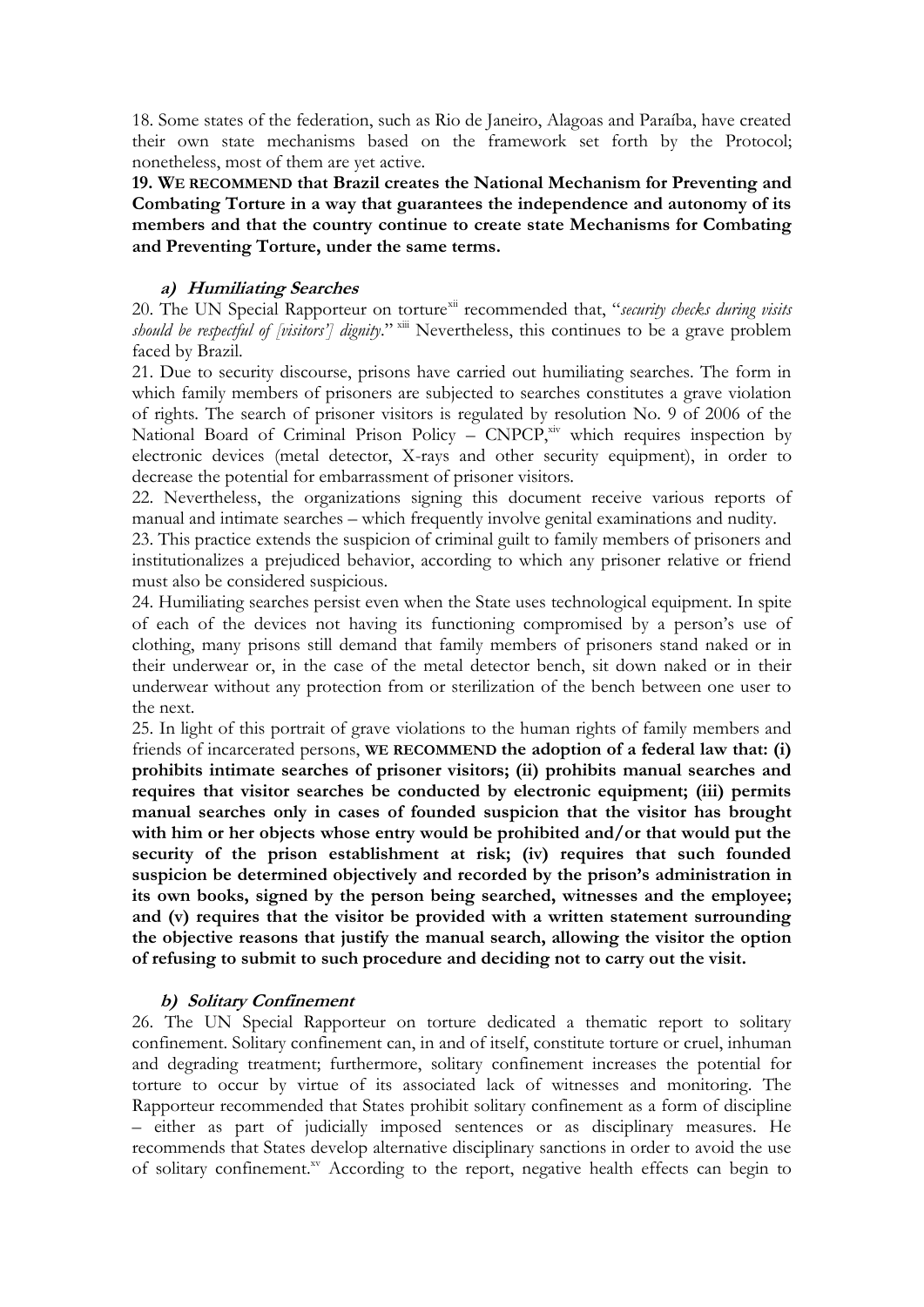occur within merely a few days of isolation, and risks to health increase with each day that a prisoner remains in solitary confinement.<sup>xvi</sup>

# **27. WE RECOMMEND the express prohibition by law of solitary confinement for any reason.**

# *(i) Differentiated Disciplinary Regimen - RDD*

28. RDD was established by Law No. 10.792/2003. The individuals eligible for RDD include those who: committed crimes or serious offenses while incarcerated; present a high risk to the security and order of the prison or society; or are suspected of participating in criminal organizations, quadrilles or gangs.

29. This regimen can last for up to 360 days. During such time, a person is confined to an individual cell, with merely two hours of sun intake per day and 22 hours in total cell isolation. The law authorizes weekly visits of two persons for two hours.

30. Such regimen was expressly condemned in the thematic reported which was presented in August 2011 by the Special Rapporteur on torture to the UN General Assembly, by virtue of it constituting a nightmarish form of solitary confinement.<sup>xvii</sup>

31. The constitutionality of RDD is under debate in the Supreme Federal Court (STF) by virtue of the Direct Unconstitutionality Action 4.162 (initiated in 2008), brought up by the Brazilian Bar Association. The action requests that STF declare as unconstitutional the above-cited characteristics of RDD, which were created in order to increase the punitive severity for disciplinary offenses and are now being utilized for punishment and discipline.

32. The unconstitutionality of RDD lies in the fact that such regimen constitutes an affront to legal due process and a person's right to a fair hearing and full defense, considering that a prisoner's participation in RDD merely depends on a request by the prison administrations and approval from a judge (undergoing no process or procedure).

33. Furthermore, the regimen constitutes an affront to the dignity of human beings and to the prohibition of torture, cruel punishments and degrading treatment. The prisoner remains isolated and out of communication with others, with severe restrictions on his or her receipt of visitors. As if this were not enough, the regimen also constitutes an affront to constitutional guarantees, according to which "the sentence shall be carried out in distinct establishments, in accordance with the nature of the offense, as well as the age and sex of the convict" (Art. 5, XVIII). The kind of prison differentiation established by RDD is not foreseen by the Constitution.

34. Aside from the absurdity of this regime existing in a Democratic State based on the Rule of Law, which is guaranteed by law, there exist new prisons that follow a model that is analogous to that of RDD, even though they are not required to do so by law.

35. Such prisons, as in the case of new Provisional Detention Centers of the state of Espírito Santo, are not used merely for punishment and discipline, but rather for all pretrial prisoners. In such prisons, cells are individual, and prisoners remain isolated for 22 to 23 hours per day, having the right to sun intake for a maximum of two hours, also in isolation. The organizations signing this document received reports that in some of these prisons, prisoners merely have the right to a single minute-long shower per day.

# **36. WE RECOMMEND the end to the Differentiated Disciplinary Regimen and to analogous regimens.**

#### *(ii) Federal Prisons*

37. Closed prisons in Brazil are of the responsibility of individual state governments. Nevertheless, there exist four federal prisons (Porto Velho- RO, Mossoró- RN, Campo Grande- MS and Catanduvas- PR and a plan to construct another in Brasília- DF).<sup>xviii</sup> Because there are so few such prisons, prisoners usually serve sentences far away from their families and are therefore unable to receive visits.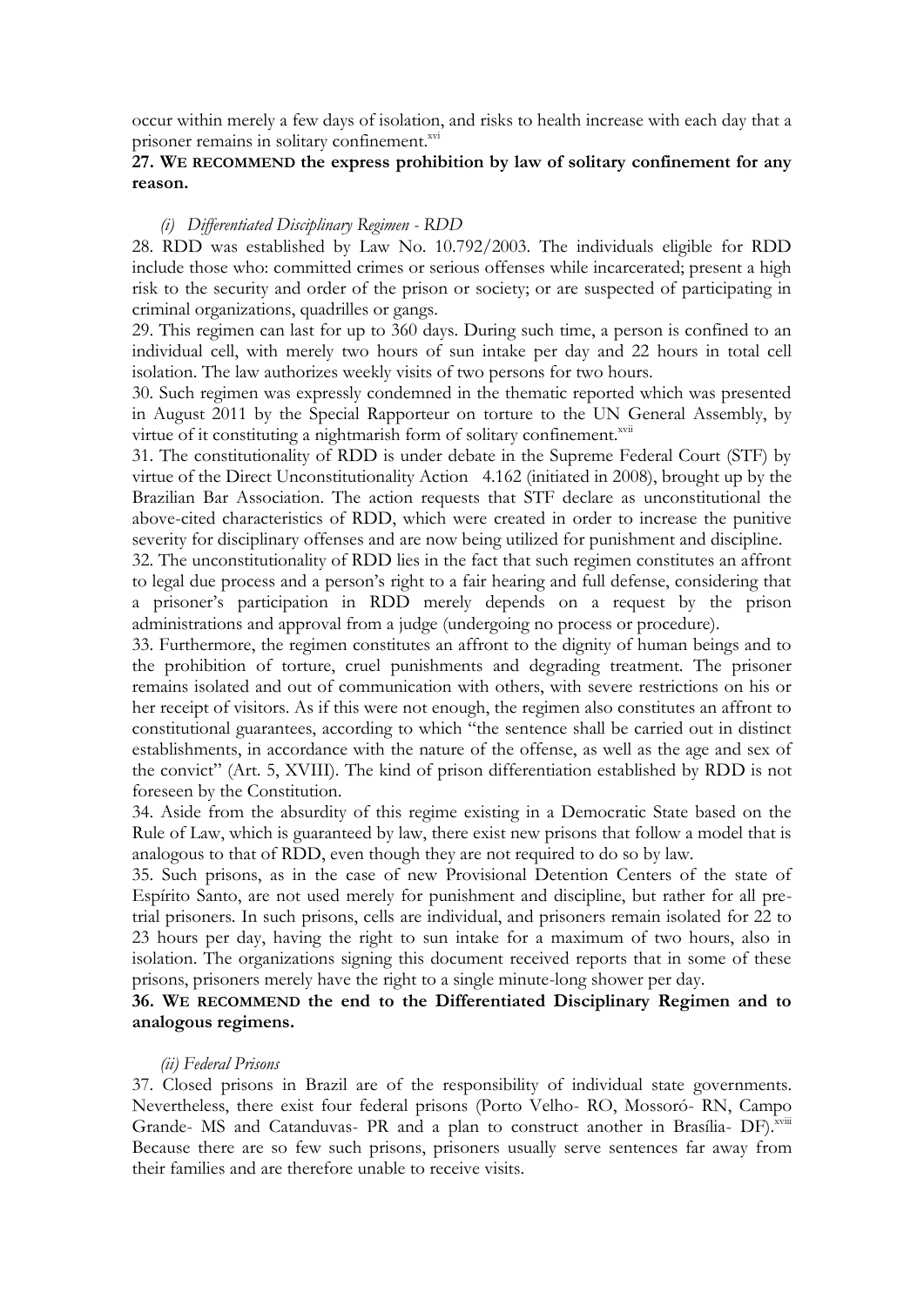38. All of the federal prisons are of maximum security and subject their prisoners to a regimen of: solitary confinement, individual areas for sun intake and great restrictions on visitations. The length of time in such conditions must be fixed and may not be greater than 360 days, renewable for an equal period of time.

39. According to what is set forth by law, the federal prisons are intended to hold pre-trial and convicted prisoners whose incarcerations therein are justified by the interest of safety to the public or to the prisoner him or herself, aside from housing pre-trial and convicted prisoners who are subject to  $RDD$ <sup>xix</sup>

40. Although prior authorization from a federal judge is necessary to transfer a prisoner to a federal maximum security prison, the prisoner has no right to defense at such time.

**41. WE RECOMMEND an increase in the time allowed for sun intake in the federal prisons.** 

**42. WE RECOMMEND that prisoners have contact with other prisoners in the federal prisons.** 

#### *(iii) Punishment Cell*

43. In addition to the two solitary confinement models introduced above, the Brazilian prison system also has cells intended for punishment in the state prisons. These cells are used as a form of prisoner discipline, and the determination of a person's placement in such cells requires authorization by the prison director and judge. Nonetheless, the decision to place a prisoner in a punishment cell is determined by a decision panel comprised of the prison's own employees and approved by the prison director. There is no defense attorney present, thus violating the prisoner's right to full defense and a fair hearing.

44. According to Brazilian Criminal Enforcement Law, the isolation of a prisoner in his or her own cell or in another suitable space, when the prison possesses collective housing, constitutes a type of disciplinary sanction.xx

45. The maximum amount of time that a prisoner can remain in a punishment cell is 30 days, renewable by another 30.

46. Still, as a rule, these cells do not receive natural or artificial light, causing them to be dark and humid, aside from having extremely poor sanitary conditions.

47. During the period of confinement in a punishment cell, the prisoner is denied the right to take in sun, receive visitors – even those of religious assistance – and live among other prisoners.

# **48. WE RECOMMEND the end to solitary confinement for the purpose of punishment in prisons.**

#### *(iv) Safe Cell*

49. There furthermore exist cells designated for the security or protection of prisoners who are threatened by other prisoners. Generally, these are the same cells as those used for punishment. Therefore, a prisoner may remain in a safe cell for years and, many times, without sun intake.

50. Even though they are not required by law, prisoners who suffer from threats remain in solitary confinement.

# **51. WE RECOMMEND the end to the unsanitary and humiliating conditions of safe cells and that sun intake be guaranteed for prisoners placed therein.**

#### **c) Extremely poor detention conditions**

52. This matter was already the subject of discussion in a side UN event, $^{xxi}$  as well as of the Thematic Hearing of the Inter-American Commission on Human Rights,<sup>xxii</sup> and was furthermore the subject of investigation of a CPI created in the Brazilian House of Representatives.<sup>xxiii</sup>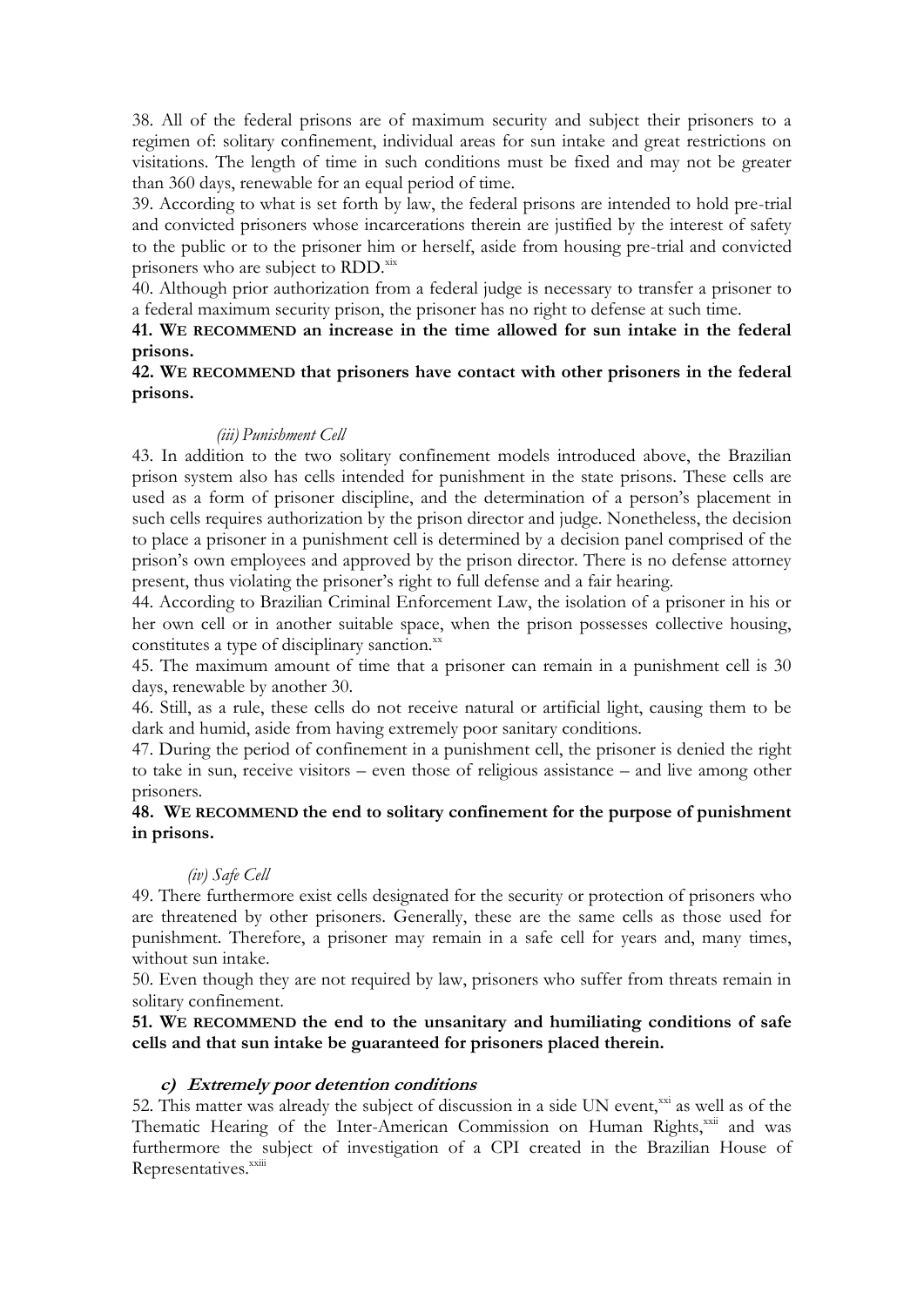53. Detainment conditions in Brazil are inhumane. The inspection reports carried out by  $CNPCP$ <sup>xxiv</sup> as well as the final CPI report, $xxy$  demonstrate a situation of calamity throughout the entire country.

54. Currently, Brazil has a need for 197,976 additional spaces for prisoners.<sup>xxvi</sup> To meet this demand, it would be necessary to construct 396 new prisons, with the capacity to hold 500 prisoners each. However, as the number of prisoners entering the system per month is greater than the number leaving, construction of new spaces is an inadequate strategy to solve the problem of overcrowding.

55. Overcrowding in Brazil's prisons for liberty deprivation generate conditions in which torture and abuses occurs daily. The UN Special Rapporteur on torture recommended that Brazil immediately end the overcrowding,<sup>xxvii</sup> yet the problem persists.

56. Aside from overcrowding, medical care is a very serious problem. In the overcrowded cells, the health of prisoners remains highly compromised. The lack of hygiene and the absence of adequate ventilation and lighting create an environment that is conducive to the spread of diseases and epidemics. Furthermore, the impossibility of rest generates serious psychiatric illnesses.

57. Furthermore, the State does not provide the necessary number of doctors. According to official data, Brazil has 422 general practitioners and 496 nurses for the entire prison system. *xxviii* CNPCP Resolution No. 9 of 2006 states that it is necessary to have at least one medical clinician and one nurse for every 500 prisoners.<sup>xxix</sup> Even supposing that all of the doctors and nurses that are on the full official list of professionals in the prison system are currently active, the number would already be highly insufficient, as there would be a need for approximately 992 additional doctors and 992 additional nurses, or in other words, the current numbers ought to be doubled.

58. Educational assistance is extremely precarious. A shocking number of 283,040 prisoners did not complete middle school,xxx while less than 10% of all prisoners are involved in some kind of educational activity.<sup>xxxi</sup> In 2011, Law No. 12,433 was enacted, guaranteeing the right to sentence reduction for studies. According to the law, for every 12 hours studied, a prisoner shall have the right to 1 day of sentence reduction.

**59. WE RECOMMEND that Brazil adopt urgent measures to guarantee the right to health in prisons, making at least one general practitioner and one nurse available for every 500 prisoners.** 

**60. WE RECOMMEND that Brazil adopt urgent measures to guarantee the right to education in all prisons – including within those prisons designated for pre-trial prisoners – building physical infrastructure and producing a pedagogical project that is adequate to serve this specific population.**

**61. WE RECOMMEND the constant presence of public defenders in all detention locations.** The presence of defenders in these prisons is important means for preventing and combating the torture of prisoners and for guaranteeing effective legal assistance to prisoners. One of the causes of torture in the country is the lack of accountability of those accused of committing this kind of crime. One of the factors compromising this process consists of the difficulty faced by victims in denouncing torture. The presence of the Public Defender's Office would lead to legal actions against the appropriate authorities when crimes of torture are committed.

#### *(i) Very poor detention conditions for women*

62. According to data from the CPI of the Prison System, in Brazil there are 508 prisons with female prisoners, of which only 58 are exclusively designed for female prisoners, while 450 are designated for both sexes.<sup>xxxii</sup> In mixed prisons there is little difference in the installations, "which reveals, in practice, that the criminal enforcement policies simply ignore the issue of gender."xxxiii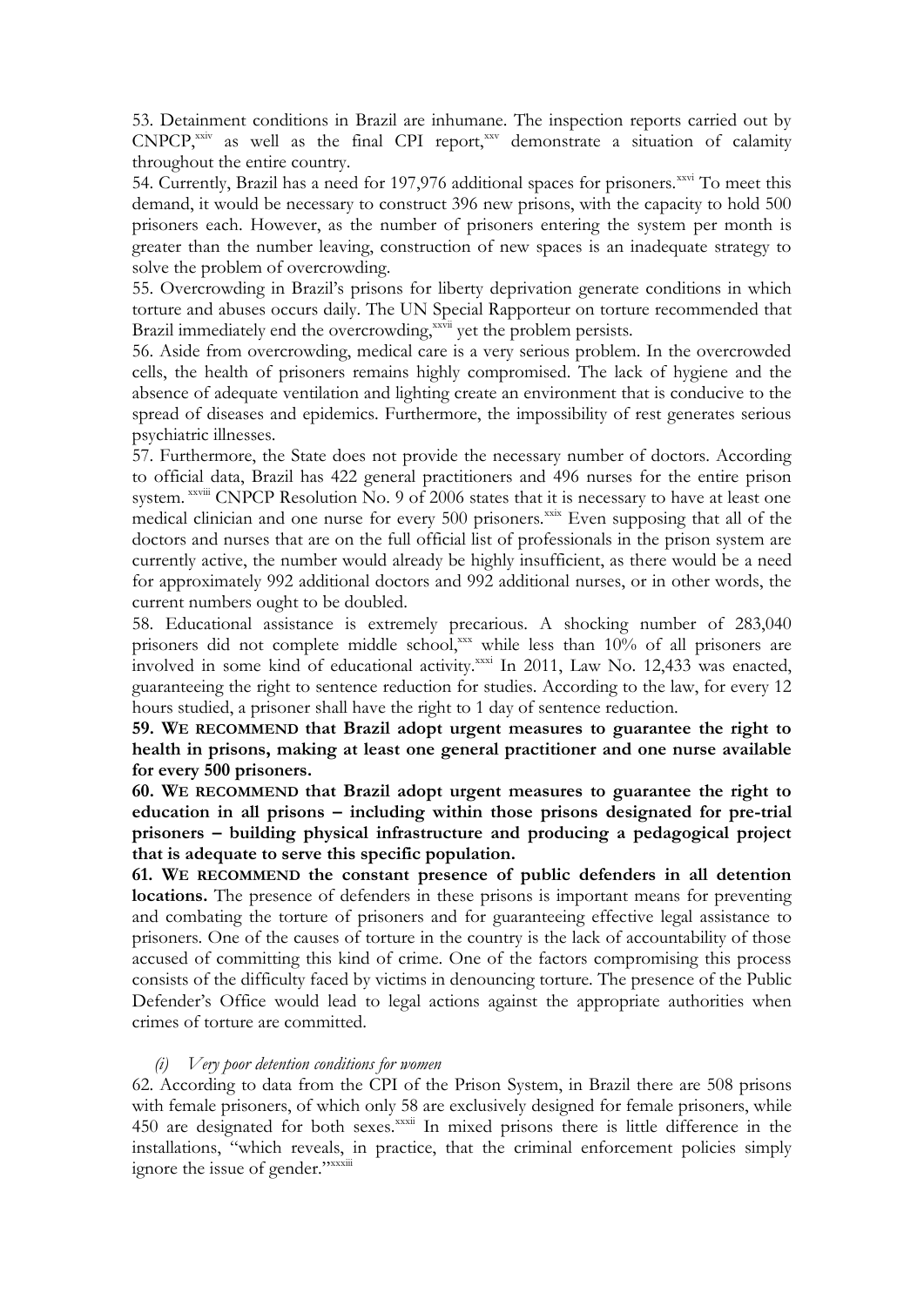63. Only 27% of the prisons have infrastructure for pregnant women specifically, 19% have nurseries and 16% have day care centers.<sup>xxxiv</sup> According to the CPI report, "there are newborn children in most prisons in this Country, many of which are living in subhuman conditions<sup>"</sup>

64. The rights of babies and their incarcerated mothers are constantly disrespected. One can point to the example of disrespect for the amount of time mothers remain together with their newborn children. According to CNPCP resolution No. 4 of 2009, the child shall remain with its mother until it completes one and a half years and, following this time, a gradual process of separation shall be carried out which shall last for another six months;<sup>xxxvi</sup> nonetheless, this timeline is not respected. In 12% of prisons, children are breastfed and remain with their mothers until they are four months old, in 58% they remain until they are six months old and in  $6\%$ , they remain until they are two years old. $x_{xx}$ 65. In some states of the country, pregnant women who are incarcerated remain handcuffed in the delivery room, in serious violation of the Minimum Rules for Treatment of Female Prisoners (Bangkok Rules).

**66. WE RECOMMEND the closure of the prisons where women are currently incarcerated and the construction of prisons accounting for the specific needs of women, including the right of mothers to remain with their children.**

**67. WE RECOMMEND the end to the use of handcuffs on pregnant women in labor and during delivery.**

#### **d) Abuse in the application of pre-trial detention**

68. 44% of the Brazilian prison population consists of pre-trial prisoners, due to the abuse of its application.<sup>xxxviii</sup> In this context, Law No. 12.403 was enacted in 2011, which creates alternative precautionary measures to pre-trial detention. This law has the power to bestow great benefits upon the question of prison overcrowding since, up until its enactment, judges had only the ability to decide whether to incarcerate defendants or allow them to remain free before sentencing. Now there exist ten additional alternatives, such as electronic monitoring, the prohibition on frequenting certain places, the prohibition on leaving the district or country and the prohibition on maintaining contact with certain individuals.

69. The law is still very recent, and we do not have consistent information on the impact of its enactment.

70. The Pre-trial Detention Centers of the state of São Paulo are overcrowded and have populations that are, on average, three times greater than those allowed by the centers' maximum capacity. We cite, as an example, the Pre-trial Detention Center II of Guarulhos, which has a capacity to hold  $768$  prisoners and held, in  $2010$ ,  $2,054$  prisoners. $x_{xxxx}$ 

71. Furthermore, the detention conditions for these pre-trial prisoners are similar to the conditions described above. There is no separation, as required by law, $x^2$  between pre-trial and convicted prisoners. This fact was the subject of critique by the UN Special Rapporteur on torture who recommended that the legal provision be fulfilled.<sup>xli</sup>

72. The Pre-trial Detention Centers do not have an adequate physical structure to receive all of these individuals. For instance, they do not have space for classrooms, and they do not offer any educational activities to the prisoners confined therein.

73. Another serious problem having to do with pre-trial prisons is that, currently, the first contact that a judge has with the incarcerated person is merely at the pre-trial hearing and trial. Within 24 hours, a copy of the arrest record of a person caught-in-the-act is sent to the judge and, if the defendant does not present a private attorney, is then sent to the Public Defender's Office.<sup>xlii</sup>

74. A research study recently carried out by the Nucleus of Studies on Violence (NEV-USP) found a delay of more than 3 months for the achievement of the preliminary hearing. It is only in this preliminary hearing that the defendant has the first contact with a public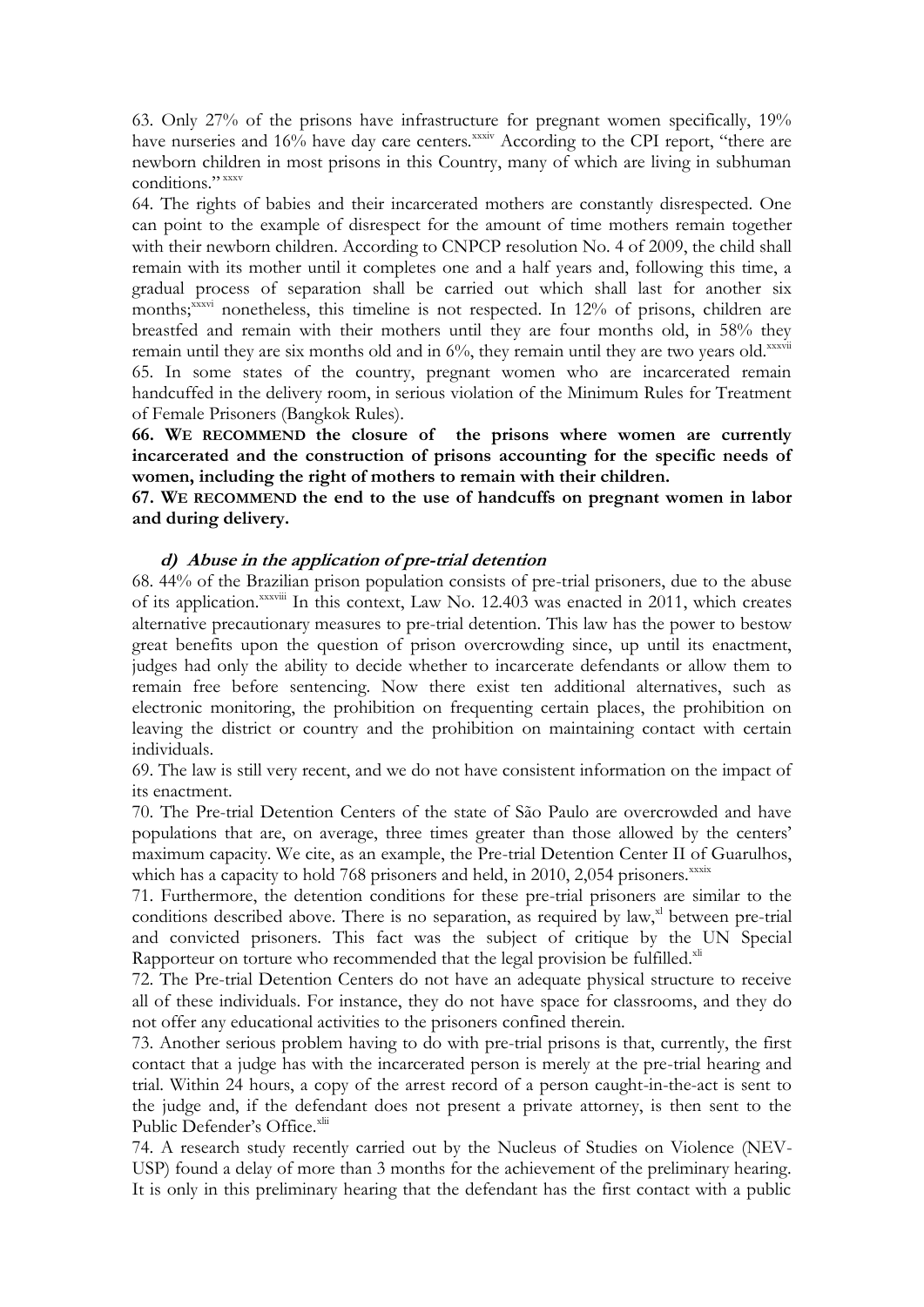defender. According to the study, only in 17% of cases was the hearing carried out within 90 days; in 55.5% of cases there was a delay of 90 to 150 days; and, in 27.5% of cases there was a delay of more than  $150$  days.<sup>xliii</sup>

**75. WE RECOMMEND that the public defender's office provide effective assistance to the prison population, by means of regular legal assistance shifts in the prisons themselves.**

**76. WE RECOMMEND that a law be enacted to guarantee that the defendant is brought up before a judge within a maximum of 24 hours and with the presence of a defense attorney.** 

#### **IV.Deprivation of Liberty and Mental Health**

77. The lack of medical services, especially for mental health, in the prisons and the lack of coordination with the healthcare system result in psychiatric diagnoses that are inexistent or wrong, endangering a mental health situation that is already naturally exacerbated by prison conditions. Furthermore, the use of medication has become evermore common, and psychotropic medications have been used as means for pacifying and controlling prisoners, especially in female units. The attention to prisoners' mental health ought to be of constant concern to authorities charged with the management of prison sentences.

78. In cases where safety measures are applied in the form of a hospital confinement, the lack of hospital spaces for custody and psychiatric treatment results in the permanence of individuals with mental disorders in the prisons, which do not have adequate structures for treatment. Once they are sent to the legal asylum, these individuals are subjected to a mixed prison-hospital regimen, leaving them marked by a double stigmatization that makes it very difficult for them to reintegrate back into society. It is quite common to find that a person's permanence in a custodial and psychiatric treatment hospital is extended for long periods of time, sometimes even in perpetuity. Even when the safety measure determined as most appropriate for individuals is hospital confinement, many such individuals are maintained in prisons due to the lack of vacancies in the custodial and psychiatric treatment hospitals. There are states, such as Maranhão, in which there has never existed a psychiatric hospital for the prison population. This urges the justice system to uphold the principles of Law No. 10.216/01, which establishes that hospital confinement must be the solution of last resort and merely for application during short periods of time, abolishing the legal asylum model and electing instead for outpatient therapies.

79. Since 2007, the Experimental Health Unit (UES), located in the city of São Paulo, has received young adults who have being released from the juvenile justice system and are diagnosed with some kind of psychiatric disorder. Generally, given the end of their term complying with a measure of deprivations of liberty within the juvenile justice system and without any motive that would justify permanence in the juvenile justice system, the youth are transferred to UES under the alleged need for medical treatment in a regimen of liberty deprivation. Nevertheless, UES is not included within the organizational structure of the health system, either at the state level or at the federal level. UES operates, therefore, at the margin of the law, subjecting young adults to illegal constraints.

80. The reality of both the custodial and psychiatric treatment hospitals and the Experimental Health Unit, demonstrates that the justice system is impermeable to the provisions set forth in Law No. 10.216/01, which require hospital confinement as a tool of last-resort and only on a short term basis. For the effective replacement of this panorama, it is necessary for the justice system to accept the above-mentioned provisions, abolishing the asylum model and electing instead for outpatient therapies.

**81. WE RECOMMEND that the Experimental Health Unit be extinguished and, at the same time, that the youth in the custody thereof be transferred, as necessary, to already-existing public health facilities.**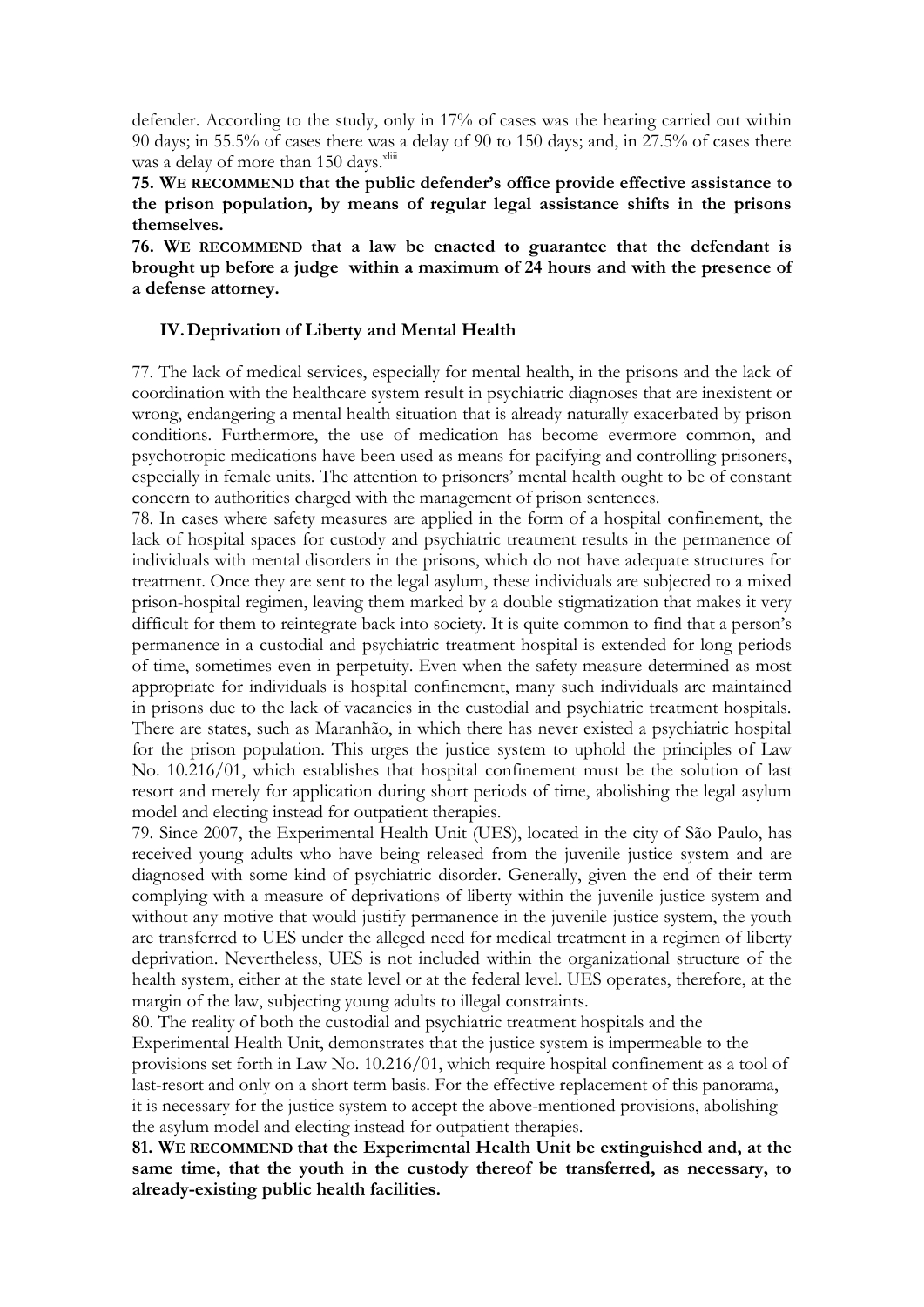**82. WE RECOMMEND that the custodial and psychiatric treatment hospitals be transformed into health facilities, under the responsibility of the health sector – and not the criminal justice arena.**

**83. WE RECOMMEND full compliance with Law No. 10.216 (Law of Psychiatric Reform) by the justice system, with adoption of the anti-asylum model and prioritization of alternative therapies with regard to mental health treatment.** 

<u>.</u>

.

<sup>v</sup> InfoPen Statistic. Brasília, 2010. Data refers to the state of São Paulo. Available at:

[http://portal.mj.gov.br/data/Pages/MJD574E9CEITEMIDC37B2AE94C6840068B1624D28407509CPTBRNN.htm.](http://portal.mj.gov.br/data/Pages/MJD574E9CEITEMIDC37B2AE94C6840068B1624D28407509CPTBRNN.htm)  Last visited September 26, 2011.

x UN, General Assembly. Human Rights Council. Working group of the Universal Periodic Review. "National report submitted in accordance with paragraph 15(a)." A/HRC/WG.6/1/BRA/1, March 7, 2008, paragraph 51. Available at: [http://www.ohchr.org/EN/HRBodies/UPR/PAGES/BRSession1.aspx.](http://www.ohchr.org/EN/HRBodies/UPR/PAGES/BRSession1.aspx) Last visited September 26, 2011.

xi UN Document, A/HRC/WG.6/1/BRA/1, March 7, 2008, paragraph 55. Available at: [http://www.ohchr.org/EN/HRBodies/UPR/PAGES/BRSession1.aspx.](http://www.ohchr.org/EN/HRBodies/UPR/PAGES/BRSession1.aspx) Last visited September 26, 2011.

xii Nigel Rodley, visit to Brazil in 2000.

xiii UN, Economic and Social Council. Commission on Human Rights. *Report of the Special Rapporteur, Sir Nigel Rodley, submitted pursuant to Commission on Human Rights resolution 2000/43- Addendum – Visit to Brazil*, March 30, 2001, Document E/CN.4/2001/66/Add.2. Paragraph 169,d. (in the original report: "Security checks during visits should be respectful of their dignity").

xiv CNPCP Resolution No. 9 of July 12, 2006. Available at:

[http://portal.mj.gov.br/data/Pages/MJC7BBEEA7ITEMID87C3151463B7482291859239FE0F483DPTBRNN.htm.](http://portal.mj.gov.br/data/Pages/MJC7BBEEA7ITEMID87C3151463B7482291859239FE0F483DPTBRNN.htm)  Last visited September 26, 2011.

xv UN. General Assembly. Torture and other cruel, inhuman or degrading treatment or punishment. Interim report of the Special Rapporteur of the Human Rights Council on torture and other cruel, inhuman or degrading treatment or punishment. A/66/268. August 5, 2011. Paragraph 84. (In the original report: "The Special Rapporteur urges States to prohibit the imposition of solitary confinement as punishment — either as a part of a judicially imposed sentence or a disciplinary measure. He recommends that States develop and implement alternative disciplinary sanctions to avoid the use of solitary confinement").

xvi UN. General Assembly. Torture and other cruel, inhuman or degrading treatment or punishment. Interim report of the Special Rapporteur of the Human Rights Council on torture and other cruel, inhuman or degrading treatment or punishment. A/66/268. August 5, 2011. Paragraph 62 (in the original report: "Negative health effects can occur after only a few days in solitary confinement, and the health risks rise with each additional day spent in such conditions").

xvii UN. General Assembly. Torture and other cruel, inhuman or degrading treatment or punishment. Interim report of the Special Rapporteur of the Human Rights Council on torture and other cruel, inhuman or degrading treatment or punishment. A/66/268. August 5, 2011. Paragraph 24. (In the original report: "States around the world continue to use solitary confinement extensively (see A/63/175, para. 78). In some countries, the use of Super Maximum Security Prisons to impose solitary confinement as a normal, rather than an "exceptional", practice for inmates is considered problematic. (…) For example, **in Brazil, Law 10792 of 2003, amending the existing "Law of Penal Execution", contemplates a "differentiated" disciplinary regime in an individual cell for up to 360 days, without prejudice to extensions of similar length for new offences and up to one sixth of the prison term**‖). Emphasis added. xviii Ministry of Justice. Available at:

<http://portal.mj.gov.br/data/Pages/MJ887A0EF2ITEMID5AC72BD609F649AEBDB09A5A1D5A28B9PTBRNN.htm>

<sup>i</sup> InfoPen Statistic. Brasília, 2000-2010. Available at:

[http://portal.mj.gov.br/data/Pages/MJD574E9CEITEMIDC37B2AE94C6840068B1624D28407509CPTBRNN.htm.](http://portal.mj.gov.br/data/Pages/MJD574E9CEITEMIDC37B2AE94C6840068B1624D28407509CPTBRNN.htm)  Last visited September 26, 2011.

ii InfoPen Statistic. Brasília, 2010. Available at:

[http://portal.mj.gov.br/data/Pages/MJD574E9CEITEMIDC37B2AE94C6840068B1624D28407509CPTBRNN.htm.](http://portal.mj.gov.br/data/Pages/MJD574E9CEITEMIDC37B2AE94C6840068B1624D28407509CPTBRNN.htm)  Last visited September 26, 2011.

iiiBRASIL, National Congress. House of Representatives. Parliamentary Commission for Investigation of the Prison System. Brasília: House of Representatives, House Editions, 2009 (Parliamentary action series no. 384). P.74.

iv See: Public Defender's Office Notifies, Issue No. 72 – September 16, 2011, 252nd Session of the Board of the Public Defender's Office carried out on September 9, 2011.

vi The Public Defender's Office provides assistance to individuals who have a total family income that is less than or equal to three minimum wage salaries.

vii The information was requested by the Ombudsman of the Public Defender's Office, the Nucleus of Citizenship and Human Rights and the Criminal Area Partnership. Finally, they indicated that the body possessing such data is the Internal Affairs Section of the Public Defender's Office, which requested that information be solicited by email. There has still been no response received to the email sent on September 19, 2011.

viii See: Third Diagnosis of the Public Defender's Office in Brazil, Ministry of Justice, Brazil, 2009 - Available at: [http://www.defensoria.sp.gov.br/dpesp/,](http://www.defensoria.sp.gov.br/dpesp/) p. 127.

<sup>&</sup>lt;sup>ix</sup> For example: UN, Committee against Torture. "Report on Brazil produced by the Committee under art. 20 of the Convention," Document CAT/C/39/2, paragraph 178 (in the original report: *"torture and similar ill-treatment continues to be meted out on a widespread and systematic basis*").